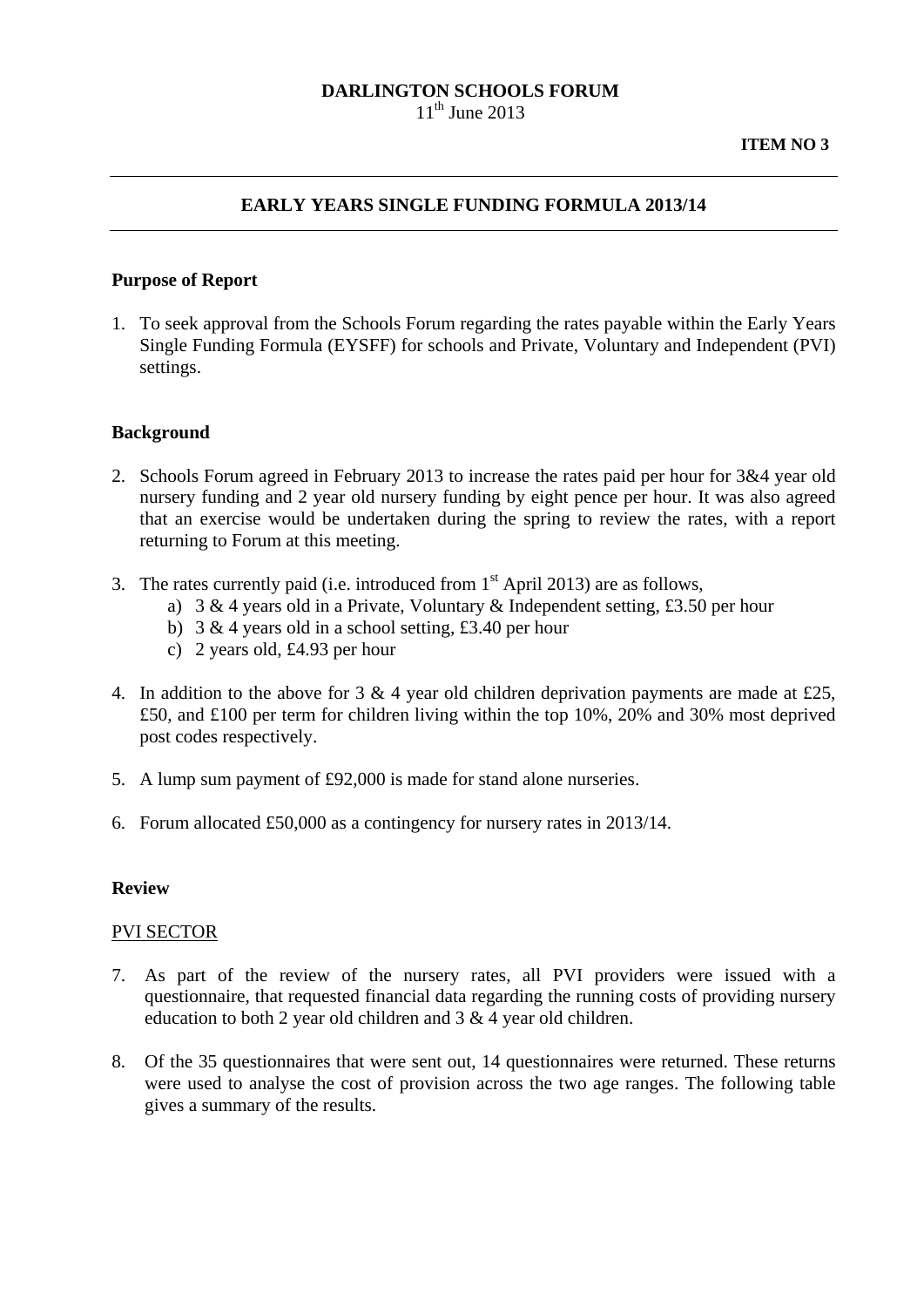# 2 Year Old Children

|                                                   | Minimum         | Maximum | Average |
|---------------------------------------------------|-----------------|---------|---------|
|                                                   | $f(\textbf{f})$ | (f)     | (f)     |
| A. Cost per hour - Using annual cost divided by   | 1.39            | 6.36    | 3.48    |
| average actual weekly hours provided              |                 |         |         |
| B. Cost per hour $-$ Using annual cost divided by | 0.80            | 4.20    | 2.00    |
| budgeted children/weeks/hours open                |                 |         |         |
| C. Cost per Child – Using annual cost divided by  | 1,056           | 10,166  | 4,687   |
| budgeted children                                 |                 |         |         |
| D. Cost per hour $-$ Using annual cost divided by | 1.31            | 5.63    | 3.44    |
| average number of hours per child (based on 38)   |                 |         |         |
| weeks, 5 days per week)                           |                 |         |         |

# 3 & 4 Year Old Children

|                                                    | Minimum         | Maximum | Average |
|----------------------------------------------------|-----------------|---------|---------|
|                                                    | $f(\textbf{f})$ | (f)     | (f(x))  |
| A. Cost per hour - Using annual cost divided by    | 1.19            | 5.88    | 3.34    |
| average actual weekly hours provided               |                 |         |         |
| B. Cost per hour $-$ Using annual cost divided by  | 0.80            | 3.66    | 1.79    |
| budgeted children/weeks/hours open                 |                 |         |         |
| C. Cost per Child $-$ Using annual cost divided by | 1,056           | 5,673   | 3,072   |
| budgeted children                                  |                 |         |         |
| D. Cost per hour $-$ Using annual cost divided by  | 1.60            | 5.73    | 2.95    |
| average number of hours per child (based on 38)    |                 |         |         |
| weeks, 5 days per week)                            |                 |         |         |

- 9. As can be seen from the above tables there was a wide spread of results from the providers. For 2 year old providers, only one provider had a per hour cost at more than the £4.93 that is currently paid (on calculation A  $\&$  D). The average rate per hour was also well short of the £4.93 that is currently paid.
- 10. For 3 & 4 year of children, only two providers had a higher cost per hour, on calculation A and one provider on calculation B  $\&$  D, than the current rate per hour of £3.50. The average rate per hour was well short of the £3.50 currently paid.
- 11. The results of the exercise were inconclusive, with some providers having a much higher cost than another provider for a similar number of children and vice-versa. There was no correlation between the providers in terms of the private providers having similar results or the voluntary sector having like results. It appears that each provider is unique and has a differing cost base.
- 12. Although at a high level it would appear (from the results) that the current rates cover the cost of provision of nursery education, the results must be treated with some caution. The sample used was only small and also provided limited information. It is the case that some providers will have completed the questionnaire differently, with some including costs and some not. Also no cross checks were made with the providers accounts to look at the detail of their costs. It has become apparent therefore, that to review the cost of provision more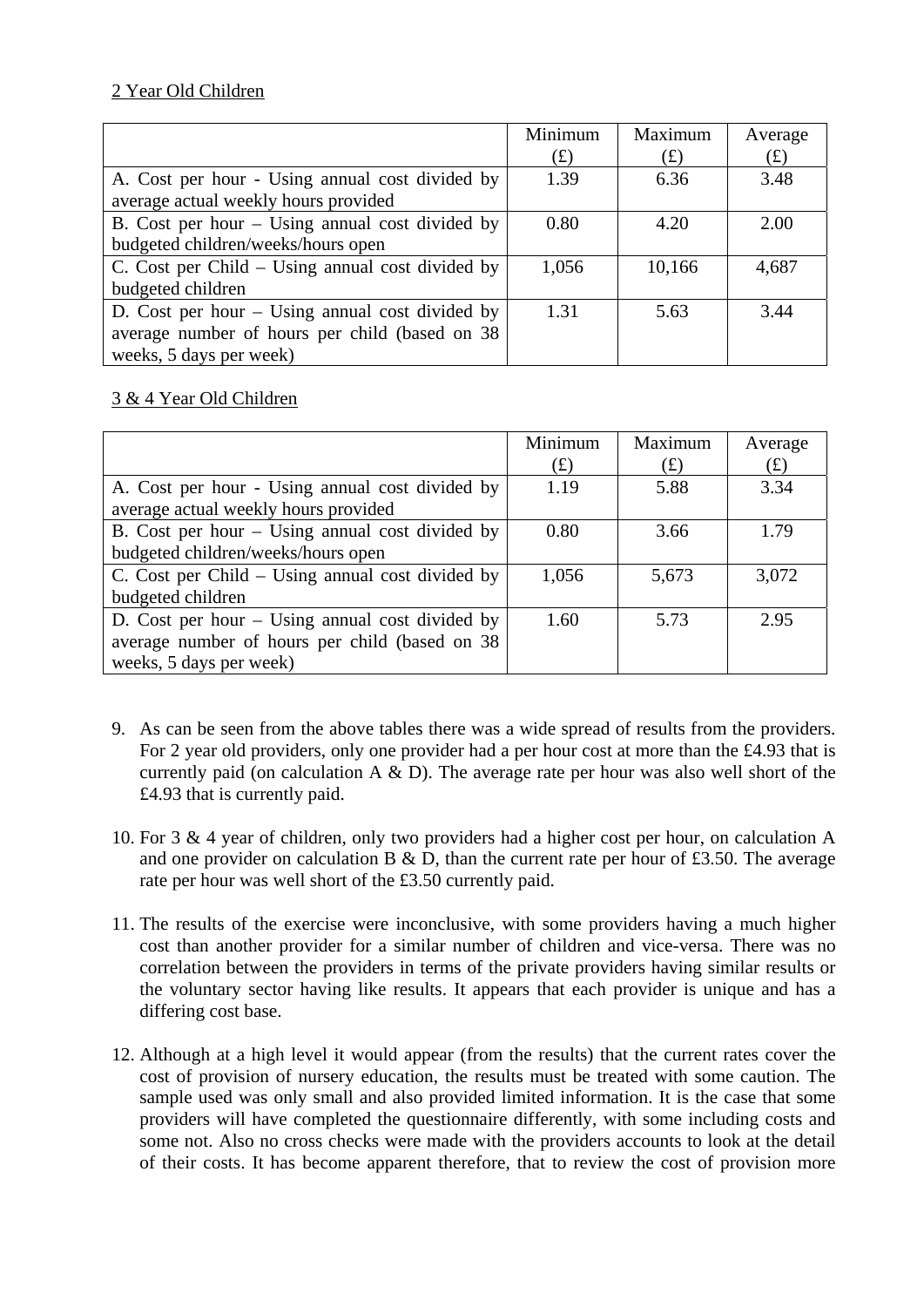accurately, extensive work would need to be done with each individual provider, something which there is no capacity to do within the Local Authority.

13. The questionnaires provided an analysis of the breakdown of cost by category for the providers. These are shown below.

| 2 Year Old Children |     |  |  |  |
|---------------------|-----|--|--|--|
| Employees           | 65% |  |  |  |
| <b>Utilities</b>    | 2%  |  |  |  |
| Other costs         | 33% |  |  |  |

3 & 4 Year Old Children Employees 60% Utilities 2% Other costs 38%

- 14. The above split of costs is as expected, in that by far the biggest cost to the providers is employee costs, which have been increasing over the last few years.
- 15. The rates paid for nursery education to the PVI sector in Darlington over the last few years have been as follows (per hour)

| Period  | Rate £ | Change on Year | Change on April 10 |
|---------|--------|----------------|--------------------|
| 2013/14 | 4.93   | $.6\%$         | 1.6%               |
| 2012/13 | 4.85   | 0%             | 9%                 |
| 2011/12 | 4.85   | 0%             | 9%                 |
| 2010/11 | 4.85   | 0%             | 9%                 |

#### 2 Year Old Children

| Period  | Rate £ | Change on Year | Change on April 10 |
|---------|--------|----------------|--------------------|
| 2013/14 | 3.50   | 2.3%           | 2.3%               |
| 2012/13 | 3.42   | 0%             | 0%                 |
| 2011/12 | 3.42   | 0%             | 0%                 |
| 2010/11 | 3.42   | 0%             | 0%                 |

#### 3 & 4 Year Old Children

- 16. As can be seen from the above tables the rates paid to the PVI sector have been frozen for a number of years. The 8 pence per hour increase from April 2013 being an increase of 2.3% (for 3 & 4 year old children).
- 17. Historically payment to providers was made on a per session basis. This was inflated over the years in line with various factors. When the EYSFF was introduced this per session basis was converted to give a per hour rate, which has formed the basis of the rates ever since.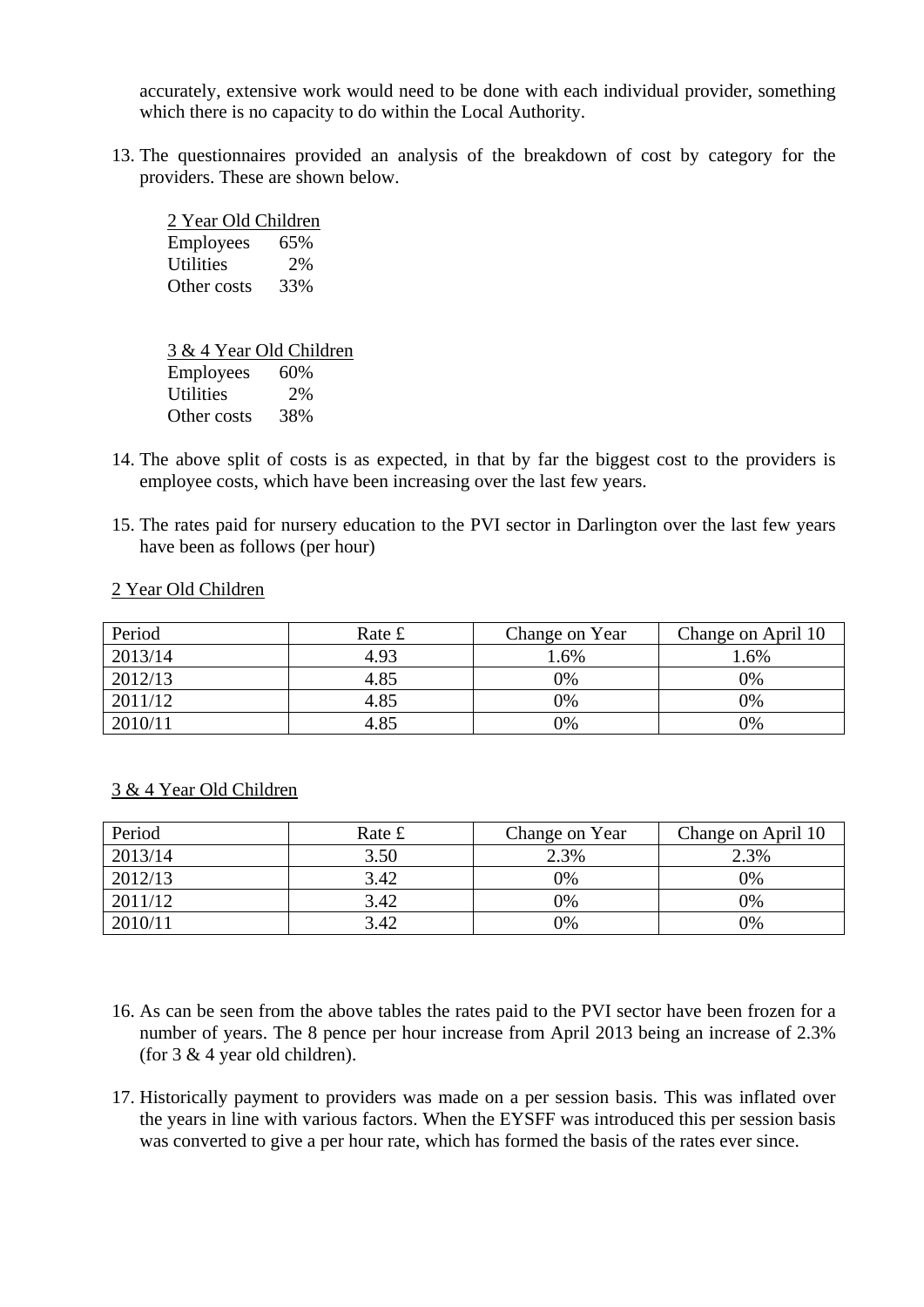- 18. A similar exercise was undertaken in 2007 to that which has just taken place, to look at the cost of provision with information being collected from the providers. At that time, a similar result was found as to now, in that the cost to providers varied considerably.
- 19. The PVI providers have raised the point, that over the four year period the rates have only increased once, in a period of time when costs have been increasing considerably. It is the case that a large proportion of the running costs of the service are made up from employee costs that have been rising. An indicator of this being the increases in national minimum wage. In addition other costs such as utilities have increased in this time backing up the point that the rates are not covering current costs.
- 20. The following tables show how costs in the economy at large have changed in the same period of time.

| Period       | Rate £ | Change on Year | Change on October 09 |
|--------------|--------|----------------|----------------------|
| October 2013 | 6.31   | 1.9%           | 8.8%                 |
| October 2012 | 6.19   | .8%            | $6.7\%$              |
| October 2011 | 6.08   | 2.5%           | 4.8%                 |
| October 2010 | 5.93   | 2.2%           | 2.2%                 |
| October 2009 | 5.80   |                |                      |

National Minimum Wage Aged 21 and over

#### National Minimum Wage Aged 18 to 20

| Period       | Rate £ | Change on Year | Change on October 09 |
|--------------|--------|----------------|----------------------|
| October 2013 | 5.03   | 1.0%           | 4.1%                 |
| October 2012 | 4.98   | 0.0%           | 3.1%                 |
| October 2011 | 4.98   | 1.2%           | 3.1%                 |
| October 2010 | 4.92   | 1.9%           | 1.9%                 |
| October 2009 | 4.83   |                |                      |

National Minimum Wage Aged under 18

| Period       | Rate £ | Change on Year | Change on October 09 |
|--------------|--------|----------------|----------------------|
| October 2013 | 3.72   | 1.1%           | 4.2%                 |
| October 2012 | 3.68   | $0.0\%$        | 3.1%                 |
| October 2011 | 3.68   | 1.1%           | 3.1%                 |
| October 2010 | 3.64   | 2.0%           | 2.0%                 |
| October 2009 | 3.57   |                |                      |

## National Minimum Wage Average all age groups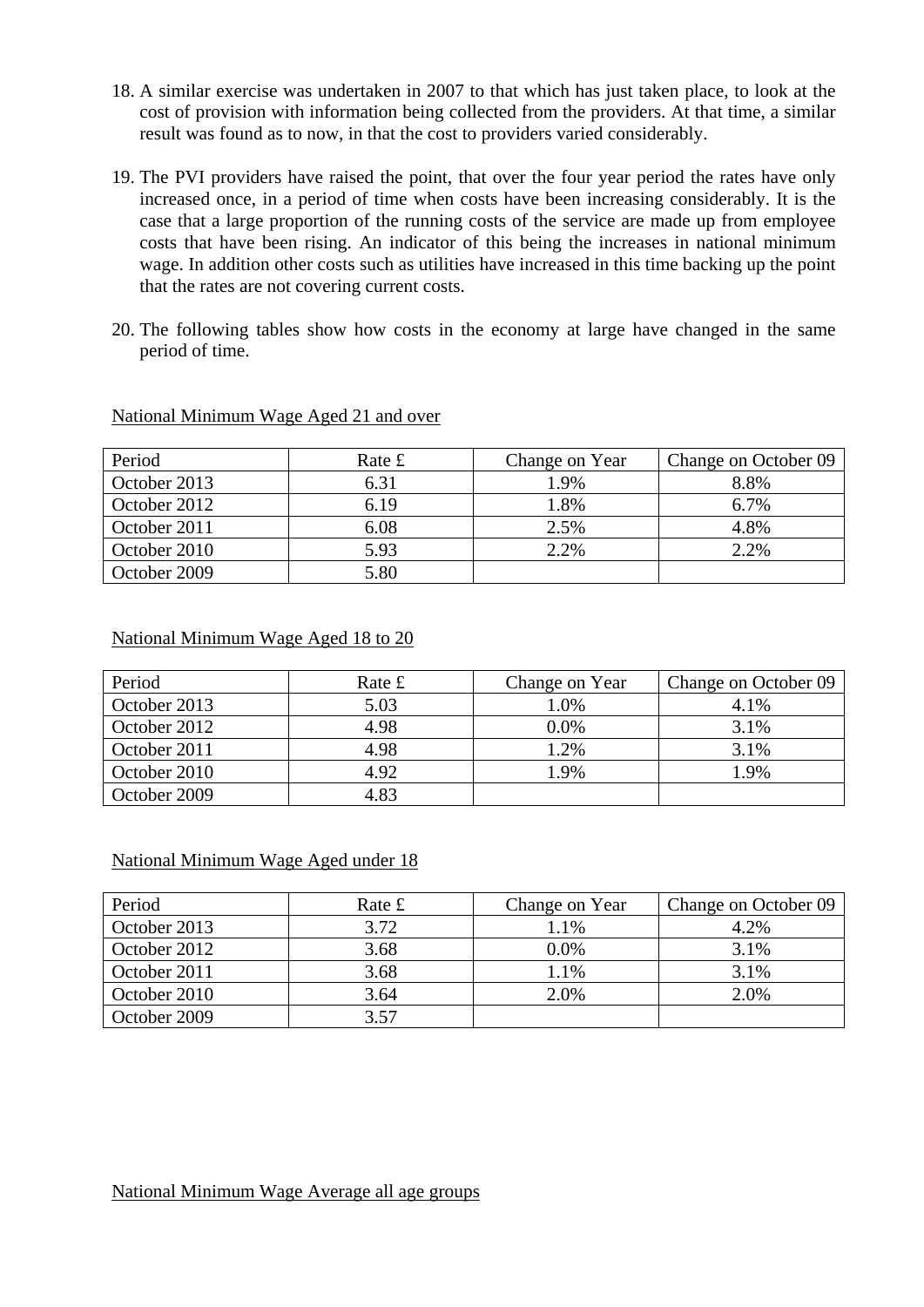| Period       | Rate £ | Change on Year | Change on October 09 |
|--------------|--------|----------------|----------------------|
| October 2013 | 5.02   | 1.4%           | 6.1%                 |
| October 2012 | 4.95   | 0.8%           | 4.7%                 |
| October 2011 | 4.91   | 1.6%           | 3.8%                 |
| October 2010 | 4.83   | 2.1%           | 2.1%                 |
| October 2009 | 4.73   |                |                      |

Utilities (from the ONS)

| Period     | Rate  | Change on Year | Change on March 10 |
|------------|-------|----------------|--------------------|
| March 2013 | 149.1 | 4%             | 15%                |
| March 2012 | 142.7 | 6%             | 10%                |
| March 2011 | 134.4 | 3%             | 3%                 |
| March 2010 | 129.9 |                |                    |

Other (RPIx)

| Period     | Rate  | Change on Year | Change on March 10 |
|------------|-------|----------------|--------------------|
| March 2013 | 248.0 | 3%             | 13%                |
| March 2012 | 240.2 | 4%             | 9%                 |
| March 2011 | 231.7 | 5%             | 5%                 |
| March 2010 | 219.9 |                |                    |

21. As can be seen from the above tables the cost of the national minimum wage at all levels has increased considerably over the period to April 2013. On average by 4.7% from October 2009. In the same period utilities costs have also increased by 15% and other general inflation by 13%. All of these are more than the 2.3% increase in rates that was agreed for 3 & 4 year old children from April 2013.

## Comparison of the April 2013 rate, to the 2012/13 rate

22. The following two tables apply the relevant inflation for the last year, to the rate that was paid for both two year old funding and for  $3 \& 4$  year old funding. This has been undertaken by splitting the payment rate into the three 'categories' of expenditure (on the basis of the results of the provider questionnaire) and applying inflation.

## 2 Year Old Children

|               | Rate 2012/13 | Inflation increase % | t    |
|---------------|--------------|----------------------|------|
| Employees 65% | 3.15         | 0.8                  | 3.18 |
| Utilities 2%  | 0.10         | 4.0                  | 0.10 |
| Other 33%     | 1.60         | 3.0                  | 1.65 |
|               |              |                      |      |
| Total         | 4.85         |                      | 4.93 |
|               |              | Actual Rate 2013/14  | 4.93 |
|               |              | Difference           | 0.00 |

## 3 & 4 years old Children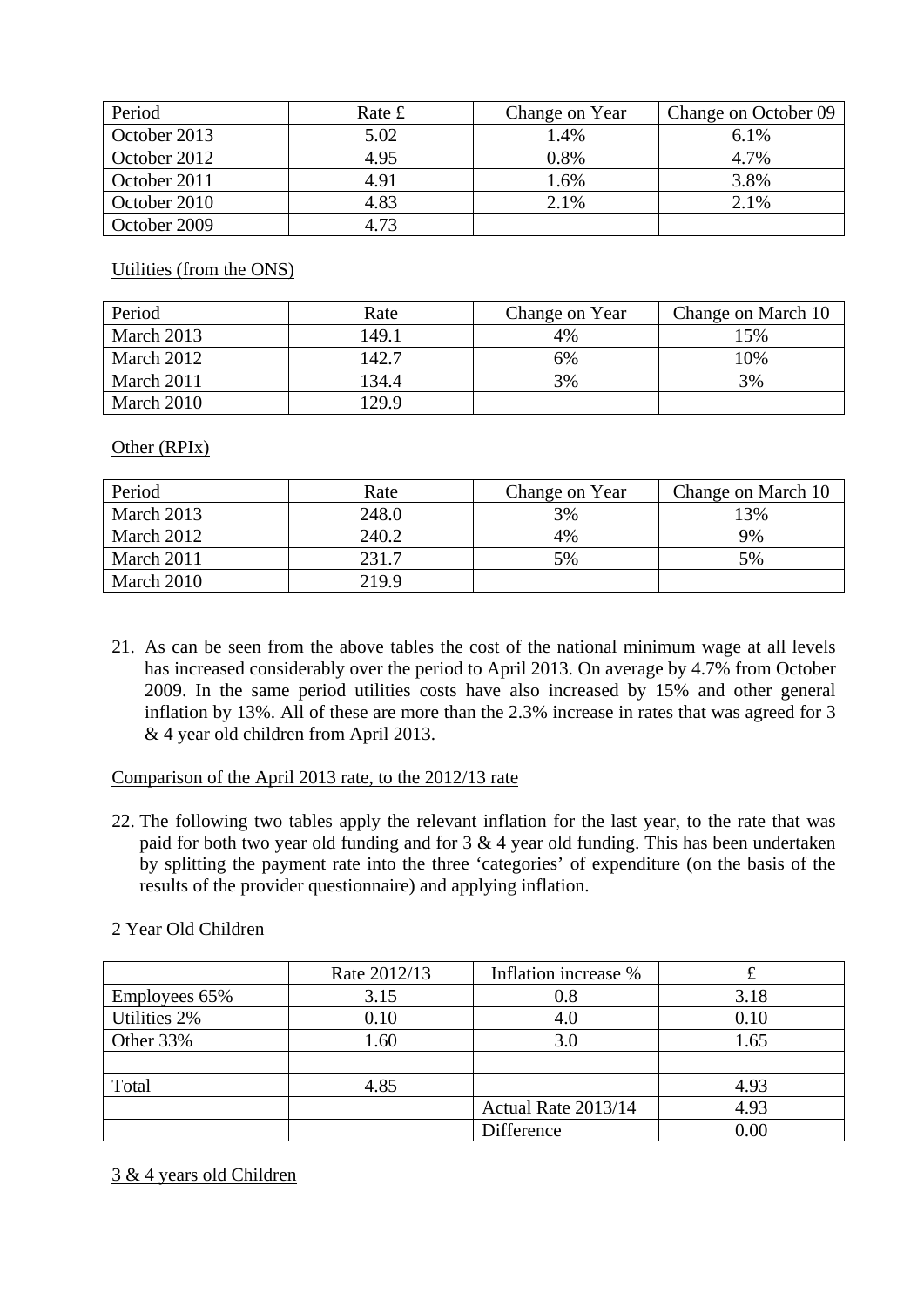|               | Rate 2012/13 | Inflation increase % |             |
|---------------|--------------|----------------------|-------------|
| Employees 60% | 2.05         | 0.8                  | 2.07        |
| Utilities 2%  | 0.07         | 4.0                  | 0.07        |
| Other 38%     | 1.30         | 3.0                  | 1.34        |
|               |              |                      |             |
| Total         | 3.42         |                      | 3.48        |
|               |              | Actual Rate 2013/14  | 3.50        |
|               |              | Difference           | $0.02$ over |

- 23. As can be seen from the above tables when inflation (for the last year) is applied to the 2012/13 rates (on the split as per the questionnaire results), the rate that is calculated for 2 years old funding is £4.93 which is the same as the current rate paid.
- 24. The result for 3 & 4 year old children is a rate of £3.48 which is 2 pence per hour less than the £3.50 that was agreed from April 2013.
- 25. Looking at the figures in the above tables, the payment rates that have been calculated for both 2 year old and 3  $\&$  4 year old nursery funding (using the 2012/13 rate and applying inflation) are at a similar value to what was agreed from April 2013 (in fact  $3 \& 4$  year olds is 2 pence too much). It would therefore appear that the new rates that were agreed from April 2013 are correct and do not need to be increased. However, while it may appear that the rates that were set in April are correct, this is only true on the basis that the 2012/13 rates on which they are based were correct also. It is clear, that over the period 2009 to 2012 the inflationary factors in the economy have resulted in increased costs to providers over a period of time that the rates were frozen. There is therefore a clear argument that the rates prior to April 2013 did not cover the full cost of providing the nursery places.

## **SCHOOLS**

26. School rates increased by eight pence from the 1<sup>st</sup> April 2013, this was the first increase in rates since 2011/12. The following table shows the changes to the value of the payment rates over the last few years.

| Period  | Rate £ | Change on Year | Change on April 10 |
|---------|--------|----------------|--------------------|
| 2013/14 | 3.40   | 2.4%           | 3.0%               |
| 2012/13 | 3.32   | 0%             | $0.6\%$            |
| 2011/12 | 3.32   | $0.6\%$        | 0.6%               |
| 2010/11 | 3.30   | 0%             | 9%                 |

- 27. As was the case with the PVI sector, when the rates were agreed by Forum in February it was agreed that a review of the rates paid to schools would also be undertaken during the spring.
- 28. On a similar basis to the PVI providers, schools were also sent a questionnaire regarding the cost of nursery provision. Of the 18 questionnaires sent, 8 were returned.
- 29. The results of the questionnaire, were again inconclusive in that there was a wide spread of costs between schools with no apparent pattern. The following table shows the results in summary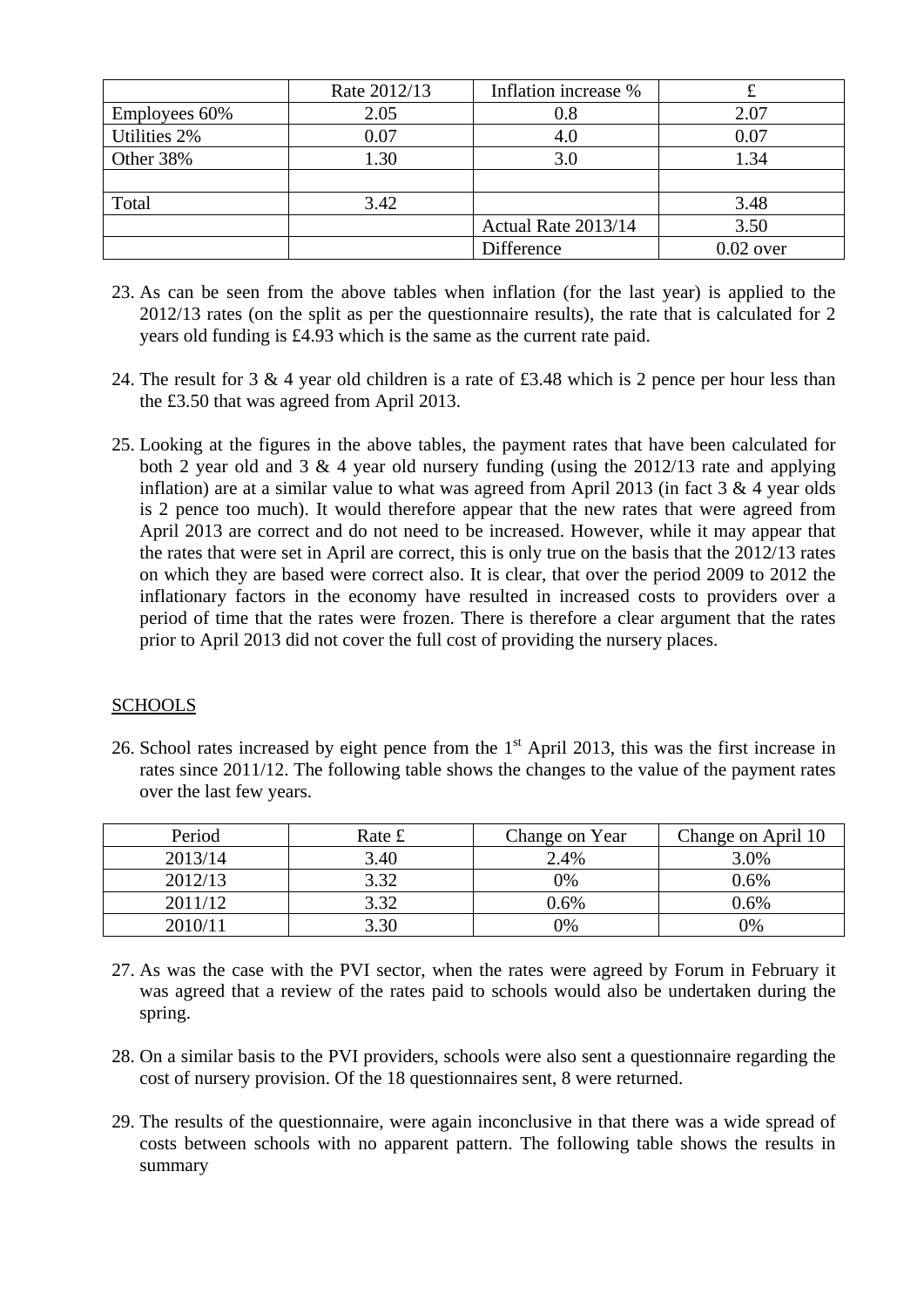|                                        | Minimum   | Maximum  | Average                |
|----------------------------------------|-----------|----------|------------------------|
|                                        | $\bf (f)$ | (t)      | $(\text{\large\it f})$ |
| Cost per hour - Annual cost divided    | 3.34      | 6.87     | 4.48                   |
| estimated pupil numbers, 38<br>by      |           |          |                        |
| weeks, 15 hours                        |           |          |                        |
| $Cost per child - Annual cost divided$ | 1,903.16  | 3,917.72 | 2,551.34               |
| by estimated children                  |           |          |                        |

- 30. From the above table it can be seen that the average cost of running nursery provision within a school setting is £4.48 which is substantially more than the current payment rate of £3.40 per hour. This average, however, should be treated with some caution as there are a number of factors that need to be considered when looking at the raw figures.
- 31. The average unit cost has been calculated by dividing the annual running cost of the nursery (as provided from the questionnaire) by the estimated number of pupils. This estimate of pupils is therefore subject to change and therefore the unit cost could be different dependent on the actual number of children present. Further work would be needed to examine the actual capacity of the nurseries, with more detailed analysis of the running costs, to ascertain whether the costs presented are based on the capacity of the unit, the estimated number of children, or a combination of both.
- 32. When looking at the total cost of running a nursery provision within a school, the allocation of the budget needs to be considered further. For example some of budget figures provided are a pro-rata cost of the whole schools costs. This is an acceptable method of allocating costs, however it may not actually truly reflect the cost of the service.
- 33. In addition there are some cross overs of funding between what a school receives within its budget share and the per hour nursery funding. In an ideal world, the two budgets would stand alone, however it is the case that historically the budget share has funded some elements of school costs in total that cover both the school and the nursery. These costs would need to be removed from the cost of running the nursery or else they are double funded. An example of this would be the funding for premises. In the budget share (pre April 13) schools received funding within their budget share for the whole of the school building including the nursery areas. This means that the nursery is partly being funded by school budget share and therefore this element should be removed from the per hour rate. In the new school budget share (from April 13) this factor has disappeared, however as the Forum agreed a no winner no loser model for 2013/14 the school still received the same funding as they received in 12/13 i.e. including the premises elements. It would therefore still be appropriate to remove this element from the per hour rate.
- 34. This double funding also works both ways, in that some elements of the school costs e.g. head teacher, admin etc. cover both the school and the nursery. In this case the school is subsidising the nursery if these costs are all picked up from the school budget share.
- 35. In summary it is clear that in order to ascertain a true cost of nursery provision within a school further work would need to be undertaken. This would require an analysis of each school to examine in detail the running costs and pupil numbers. Again this is something that there is no capacity to undertake within the Local Authority.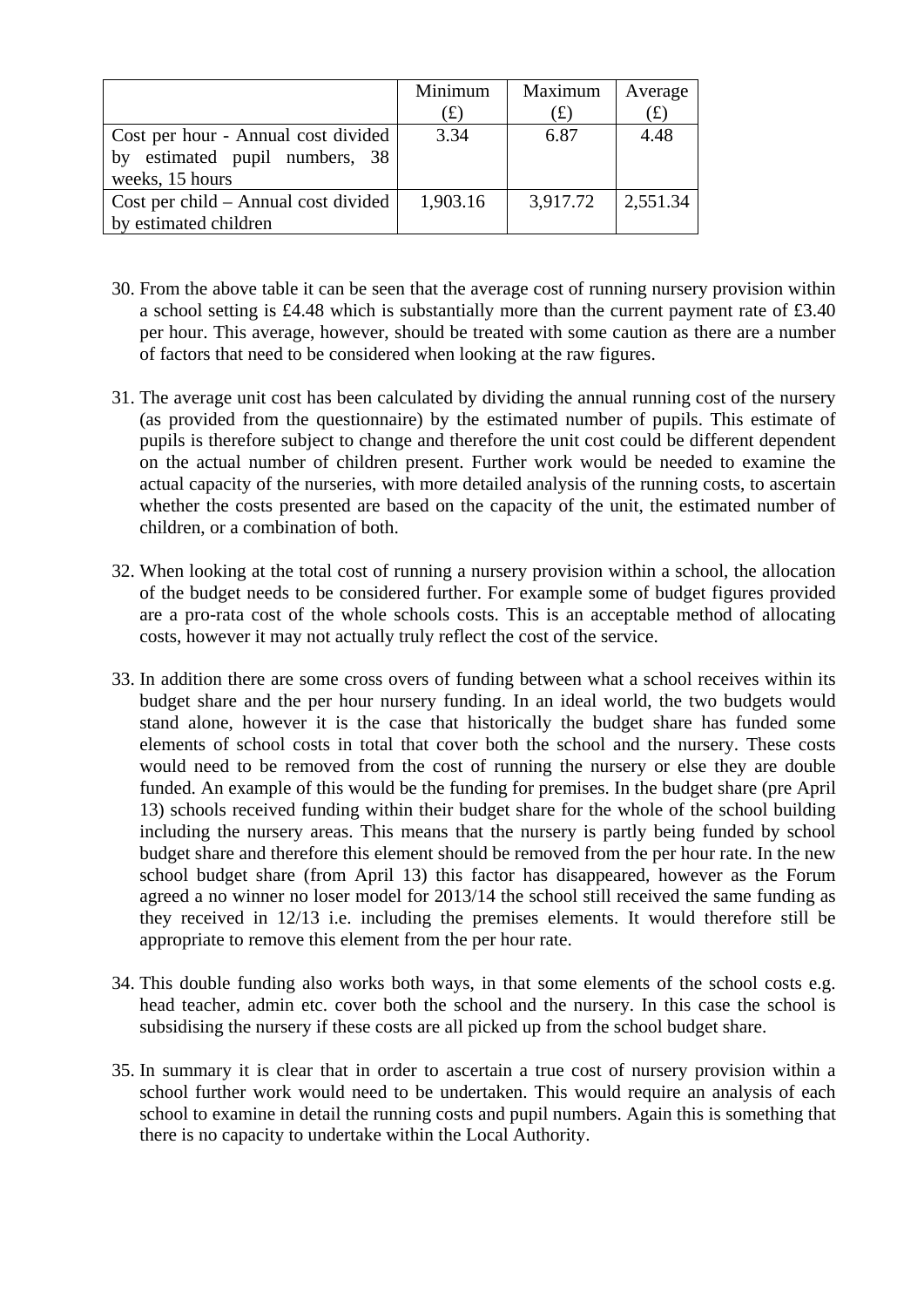## **Financial Considerations**

- 36. When considering any change to the funding rates the affordability of the options must be taken into account. All nurseries per hour funding is paid via the DSG of which there is only a limited resource.
- 37. Although there may be sufficient funding in the current year, a longer term view must be taken in order to ensure that any changes to funding rates are sustainable over the medium term. There has been no reductions in the DSG over the last few years and it is not expected that there will be reductions in the future, however with the current economic climate this cannot be guaranteed long term. Although DSG is now allocated in separate funding blocks, these are not ring fenced, with the total expenditure on education needing to be balanced across all the funding blocks.
- 38. It is the case that there has been a number of pressures within special education needs, which must be balanced within the overall budget, therefore meaning that all funding decisions need to make consideration of the whole budget, rather than just single elements.
- 39. Forum must also consider when making any decision on nursery rate other factors such as the following.
	- Forum agreed a no winner no loser model for 2013/14.
	- Schools have been funded on a minimum funding guarantee of minus 1.5 % over the last three years (although this did not effect schools in 2013/14 due to the no winner no loser model).
	- There has been no increase in government funding
	- In the economy at large there has been freezes in pay levels across both the public and private sector
- 41. With regard to the cost of implementing any increase, based on the number of hours that were provided within the budget every one pence increase in funding would cost approximately,
	- £4,471 (per full year) for children in PVI based provision
	- £5,423 (per full year) for children in school based provision
- 42. For two year old pupils, there has been an increase in funding as the Government has given additional resources in order that the number of places available in the area can be increased. In Darlington there is a target of 288 two year old places required by September 2013, with a further increase in target due for 2014/15. It is difficult to quantify the cost of every one pence increase in nursery funding rates for 2 year old provision as the number of children is increasing to meet the new target, however it is loosely estimated that every one pence increase would add £1,642 (per full year) to the budget requirement.

## **Proposal**

43. As detailed within this report it is not possible to say with 100% accuracy whether the unit rates that are currently paid for nursery education are correct or not.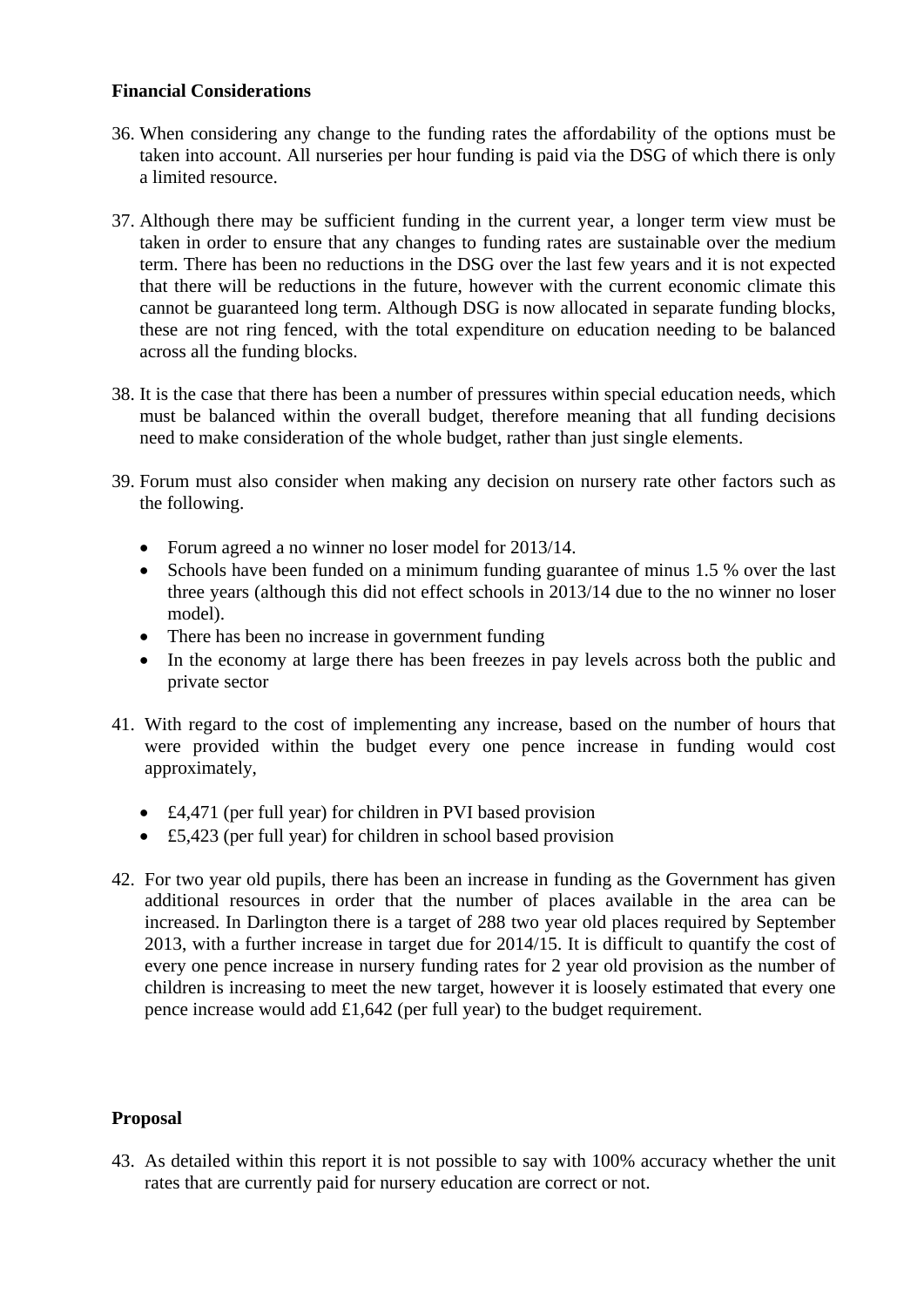- 44. Looking at the PVI sector, it would appear that the increase made in April 2013, covers the increase in costs over the last year, however the fact that the rate was frozen for a number of years prior to this raises questions. It is clear that over that period the costs that are involved in running a nursery have increased considerably, in particular with employee costs which make up the majority of the service cost. There does therefore seem to be reasonable grounds for an increase in rates.
- 45. As a further increase in minimum wage comes into effect in October it is proposed to look at any increase using this as a yard stick. The following tables show the effect of the October minimum wage increase at both the average and maximum increases.

## 2013/14 Current rate increased for the change in national minimum wage (Average increase)

#### 2 year old children

|               | Current Rate 2013/14 | Inflation increase % |      |
|---------------|----------------------|----------------------|------|
| Employees 65% | 3.20                 | 1.9                  | 3.24 |
| Utilities 2%  | 0.10                 | 0.0                  | 0.10 |
| Other 33%     | 1.63                 | 0.0                  | 1.63 |
|               |                      |                      |      |
| Total         | 4.93                 |                      | 4.97 |
|               |                      | Actual Rate 13/14    | 4.93 |
|               |                      | Difference           | 0.04 |

#### 3 & 4 year old children

|               | Current Rate 2013/14 | Inflation increase % |      |
|---------------|----------------------|----------------------|------|
| Employees 60% | 2.10                 | 1.9                  | 2.13 |
| Utilities 2%  | 0.07                 | $0.0\,$              | 0.07 |
| Other 38%     | 1.33                 | 0.0                  | 1.33 |
|               |                      |                      |      |
| Total         | 3.50                 |                      | 3.53 |
|               |                      | Actual Rate 13/14    | 3.50 |
|               |                      | Difference           | 0.03 |

2013/14 current rate increased for the change in national minimum wage (maximum increase)

#### 2 year old children

| . ור<br>Inflation<br>Rate <sup>1</sup><br>Current<br>ncrease<br>$\%$<br>2013/14<br>. |
|--------------------------------------------------------------------------------------|
|--------------------------------------------------------------------------------------|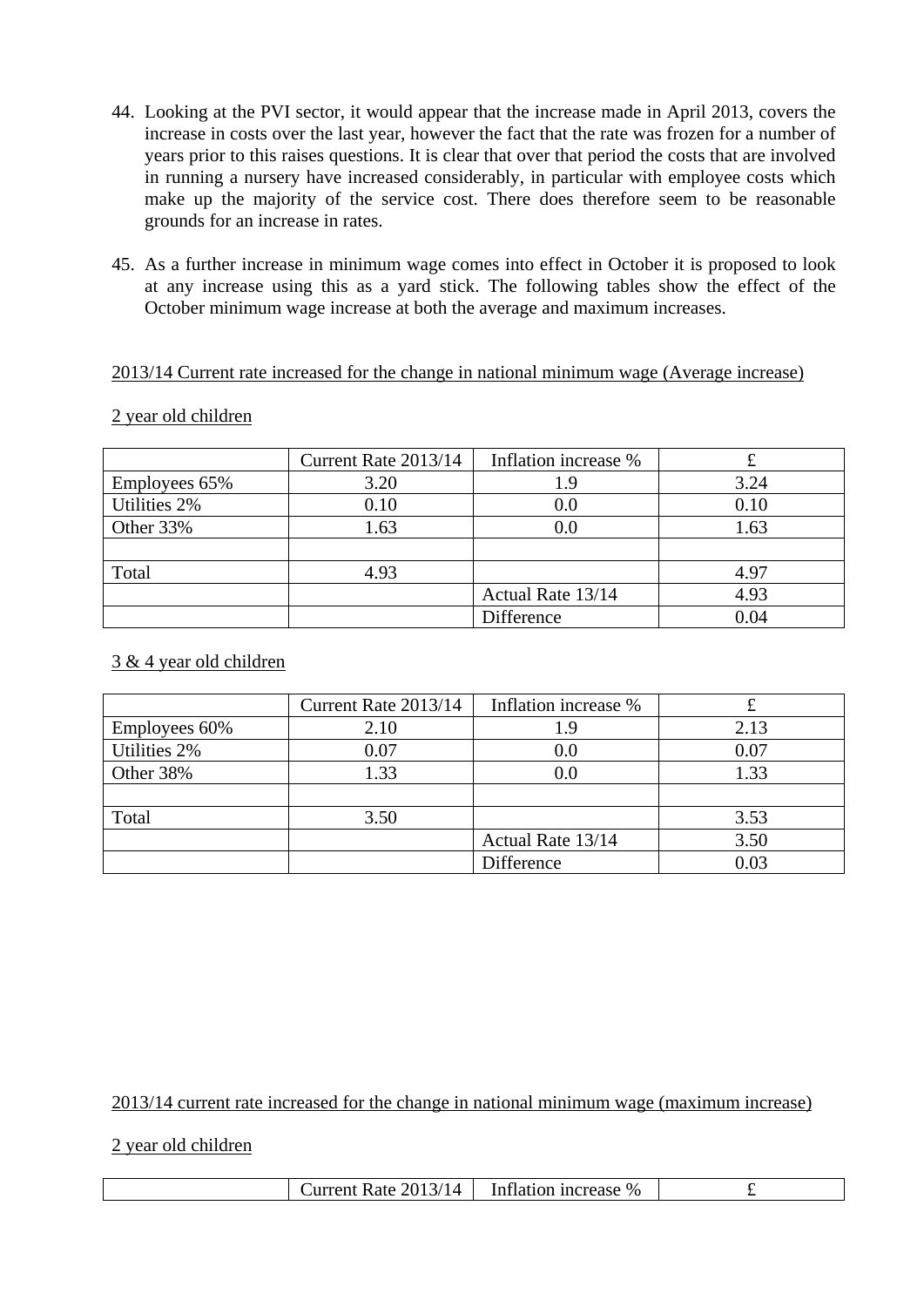| Employees 65% | 3.20 | 1.9               | 3.26 |
|---------------|------|-------------------|------|
| Utilities 2%  | 0.10 | $0.0\,$           | 0.10 |
| Other 33%     | 1.63 | $0.0\,$           | 1.63 |
|               |      |                   |      |
| Total         | 4.93 |                   | 4.99 |
|               |      | Actual Rate 13/14 | 4.93 |
|               |      | Difference        | 0.06 |

## 3 & 4 year old children

|               | Current Rate 2013/14 | Inflation increase % |      |
|---------------|----------------------|----------------------|------|
| Employees 60% | 2.10                 | 1.9                  | 2.14 |
| Utilities 2%  | 0.07                 | 0.0                  | 0.07 |
| Other 38%     | 1.33                 | $0.0\,$              | 1.33 |
|               |                      |                      |      |
| Total         | 3.50                 |                      | 3.54 |
|               |                      | Actual rate 13/14    | 3.50 |
|               |                      | Difference           | 0.04 |

- 46. From the above tables it can be seen that based on the current funding rates, the increase in minimum wage will add between four and six pence, or an average of five pence for 2 year old provision. For 3 & 4 year old provision, the increase would be between three and four pence.
- 47. Using the 2 year old rate as a yard stick it is proposed that the per hour rate for both 2 year old provision and  $3 \& 4$  year old provision be increased by five pence per hour. Although this is a slightly higher increase for  $3 \& 4$  year old rates, it is proposed to have a consistent increase across both age groups.
- 48. It is proposed that this increase be implemented from the start of the autumn term as the increase in the mimimum wage starts in October, and there is no proposal to back date this increase.
- 49. It is not proposed to change the additional payments made with regard to deprivation within PVI settings.
- 50. For school based provision again the evidence was unclear, however there would be a suggestion that there is a case for an increase within the rates. The increase in minimum wage does not have the same effect on school provision; however it is proposed that the rate payable to schools increases by the same rate at five pence per hour.
- 51. Although schools receive a lower rate than the PVI sector it is not proposed at this stage to reduce the gap between the schools rate and the PVI rate. The gap between the two rates will remain at ten pence per hour, as it is clear that some funding through the budget share is relevant to nursery provision, therefore there is a case for maintaining the difference between the provider types. It should be noted however that whilst the gap remains at the same value in money terms, an increase of five pence to schools is a higher percentage change than that to the PVI settings, therefore the percentage gap between the two rates is decreasing.
- 52. It is not proposed to change the additional payments made with regard to deprivation within school based settings.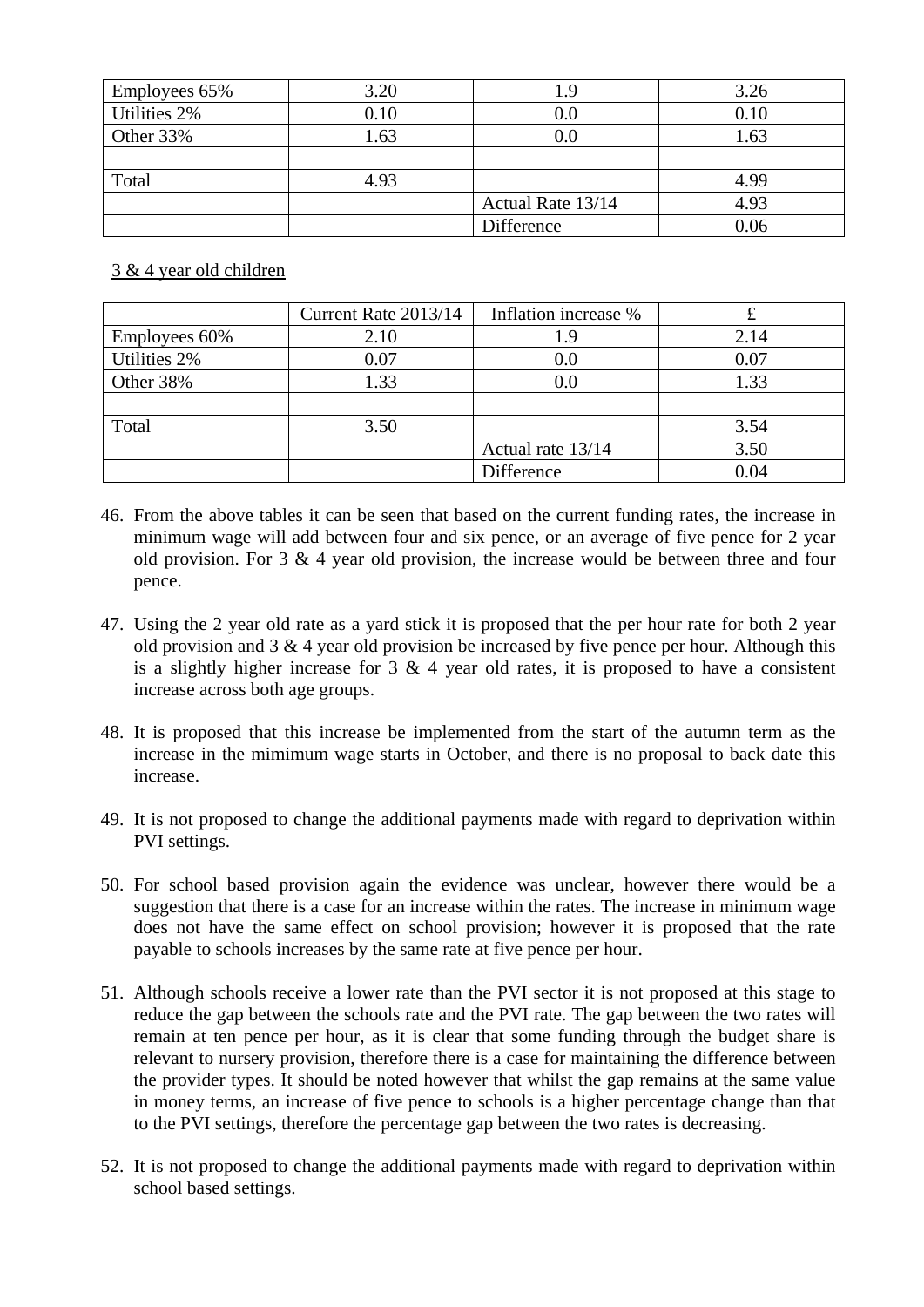53. In order to maintain the no winner no loser model it is not proposed to change the lump sum arrangements paid to stand alone nurseries. It is not possible to remove this funding part way through the financial year as schools will have set budgets based on this payment. In addition within the funding arrangements this would not be possible. As stand alone school nurseries operate as a school, they have additional requirements in terms of staffing and governance that effect their cost base. It is therefore not proposed to change lump sum arrangements in the short term, prior to any national funding formula being introduced.

|  |  | 54. The following table summarises the proposed rates payable |  |  |  |
|--|--|---------------------------------------------------------------|--|--|--|
|  |  |                                                               |  |  |  |
|  |  |                                                               |  |  |  |
|  |  |                                                               |  |  |  |

|                             | Current     | Proposed        | Change         | $\%$           | $\%$             | Approx.          |
|-----------------------------|-------------|-----------------|----------------|----------------|------------------|------------------|
|                             | Rate        | rate from       | $\mathbf f$    | Change         | Change           | additional       |
|                             | $\mathbf f$ | 1 <sup>st</sup> |                |                | Full             | cost             |
|                             |             | September       |                |                | Year             | 13/14            |
|                             |             | 2013            |                |                |                  | $\pounds$        |
| <b>PVI Settings</b>         |             |                 |                |                |                  |                  |
| 3 & 4 Year old children -   | 3.50        | 3.55            | 0.05           | 1.4%           | 3.3%             | 15,000           |
| Per hour                    |             |                 |                |                |                  |                  |
| 3 & 4 year old children -   | 100.00      | 100.00          | 0.00           | $\overline{0}$ | $\overline{0}$   | $\overline{0}$   |
| Deprivation - Top 10%       |             |                 |                |                |                  |                  |
| deprived post codes         |             |                 |                |                |                  |                  |
| 3 & 4 year old children -   | 50.00       | 50.00           | 0.00           | $\overline{0}$ | $\overline{0}$   | $\overline{0}$   |
| Deprivation - Top 20%       |             |                 |                |                |                  |                  |
| deprived post codes         |             |                 |                |                |                  |                  |
| 3 & 4 year old children -   | 25.00       | 25.00           | 0.00           | $\theta$       | $\theta$         | $\theta$         |
| Deprivation - Top 30%       |             |                 |                |                |                  |                  |
| deprived post codes         |             |                 |                |                |                  |                  |
| 2 Year old children - Per   | 4.93        | 4.98            | 0.05           | 1.0%           | 2.3%             | 6,000            |
| hour                        |             |                 |                |                |                  |                  |
|                             |             |                 |                |                |                  |                  |
| <b>School Settings</b>      |             |                 |                |                |                  |                  |
| 3 & 4 Year old children -   | 3.40        | 3.45            | 0.05           | 1.5%           | 3.4%             | 18,000           |
| Per hour                    |             |                 |                |                |                  |                  |
| 3 & 4 year old children -   | 100.00      | 100.00          | $\mathbf{0}$   | $\overline{0}$ | $\overline{0}$   | $\overline{0}$   |
| Deprivation - Top 10%       |             |                 |                |                |                  |                  |
| deprived post codes         |             |                 |                |                |                  |                  |
| 3 & 4 year old children -   | 50.00       | 50.00           | $\overline{0}$ | $\theta$       | $\theta$         | $\overline{0}$   |
| Deprivation - Top 20%       |             |                 |                |                |                  |                  |
| deprived post codes         |             |                 |                |                |                  |                  |
| 3 & 4 year old children -   | 25.00       | 25.00           | $\overline{0}$ | $\overline{0}$ | $\overline{0}$   | $\overline{0}$   |
| Deprivation - Top 30%       |             |                 |                |                |                  |                  |
| deprived post codes         |             |                 |                |                |                  |                  |
| <b>Stand Alone Lump Sum</b> | 92,000      | 92,000          | $\overline{0}$ | $\overline{0}$ | $\boldsymbol{0}$ | $\boldsymbol{0}$ |

55. The above proposed changes are estimated to cost £33,000 (excluding 2 year old children), Forum set a budget of £50,000 at the beginning of the year for this potential increase, therefore this increase is affordable within budget.